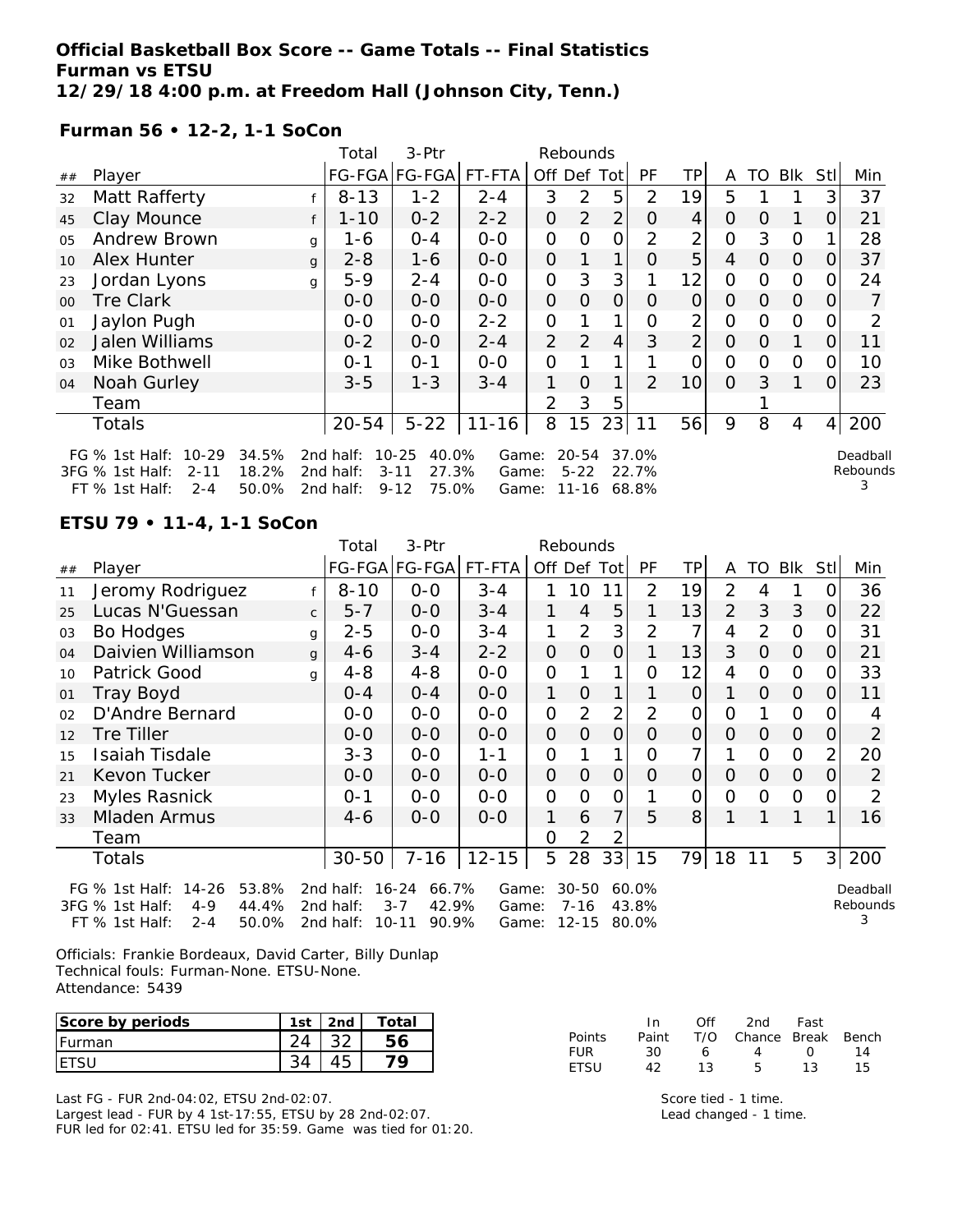## **Furman vs ETSU 12/29/18 4:00 p.m. at Freedom Hall (Johnson City, Tenn.) 1st PERIOD Play-by-Play (Page 1)**

| Time           | Score          |                                  | Margin HOME/VISITOR                                                  |                | Time Score  |                | Margin HOME/VISITOR                                             |
|----------------|----------------|----------------------------------|----------------------------------------------------------------------|----------------|-------------|----------------|-----------------------------------------------------------------|
| 19:31          |                |                                  | MISSED JUMPER by Daivien Williamson                                  | 11:11          |             |                | SUB IN : Tre Clark                                              |
| 19:31          |                |                                  | REBOUND (DEF) by Jordan Lyons                                        | 11:11          |             |                | SUB OUT: Clay Mounce                                            |
| 19:11          | $0 - 2$        | V <sub>2</sub>                   | GOOD! LAYUP by Matt Rafferty [PNT]                                   | 10:59          |             |                | MISSED LAYUP by Mladen Armus                                    |
| 18:55          |                |                                  | TURNOVR by Lucas N'Guessan                                           | 10:59          |             |                | REBOUND (DEF) by Jalen Williams                                 |
| 18:51          |                |                                  | <b>STEAL by Matt Rafferty</b>                                        | 10:38          | 15-12       | $H_3$          | GOOD! LAYUP by Matt Rafferty [PNT]                              |
| 18:23          |                |                                  | MISSED 3 PTR by Alex Hunter                                          | 10:22          |             |                | MISSED JUMPER by Jeromy Rodriguez                               |
| 18:23          |                |                                  | REBOUND (DEF) by Jeromy Rodriguez                                    | 10:22          |             |                | REBOUND (DEF) by (TEAM)                                         |
| 18:11          |                |                                  | <b>TURNOVR by Bo Hodges</b>                                          | 10:08          | 15-14       | H1             | GOOD! LAYUP by Matt Rafferty [PNT]                              |
| 17:55          | $0 - 4$        | V <sub>4</sub>                   | GOOD! LAYUP by Alex Hunter [PNT]                                     | 09:56          |             |                | FOUL by Jalen Williams (P1T1)                                   |
| 17:55          |                |                                  | <b>ASSIST by Matt Rafferty</b>                                       | 09:56          |             |                | SUB IN: Daivien Williamson                                      |
| 17:37          | $2 - 4$        | V <sub>2</sub>                   | GOOD! LAYUP by Lucas N'Guessan [PNT]                                 | 09:56          |             |                | SUB OUT: Isaiah Tisdale                                         |
| 17:37          |                |                                  | <b>ASSIST by Bo Hodges</b>                                           |                | 09:43 17-14 | H <sub>3</sub> | GOOD! JUMPER by Mladen Armus [PNT]                              |
| 17:28          |                |                                  | <b>TURNOVR by Andrew Brown</b>                                       | 09:43          |             |                | <b>ASSIST by Daivien Williamson</b>                             |
| 17:05<br>16:34 | $4-4$<br>$4-6$ | T <sub>1</sub><br>V <sub>2</sub> | GOOD! LAYUP by Bo Hodges [PNT]<br>GOOD! LAYUP by Matt Rafferty [PNT] | 09:23<br>09:23 |             |                | MISSED JUMPER by Matt Rafferty                                  |
| 16:15          |                |                                  |                                                                      | 09:14          | 20-14       | H6             | REBOUND (DEF) by Mladen Armus                                   |
| 16:15          |                |                                  | MISSED LAYUP by Lucas N'Guessan<br>REBOUND (DEF) by Clay Mounce      | 09:14          |             |                | GOOD! 3 PTR by Daivien Williamson<br><b>ASSIST by Tray Boyd</b> |
| 16:07          |                |                                  | MISSED LAYUP by Clay Mounce                                          | 08:37          |             |                | FOUL by Mladen Armus (P1T3)                                     |
| 16:07          |                |                                  | <b>BLOCK by Lucas N'Guessan</b>                                      | 08:37          |             |                | MISSED FT SHOT by Jalen Williams                                |
| 16:04          |                |                                  | REBOUND (DEF) by Jeromy Rodriguez                                    | 08:37          |             |                | REBOUND (OFF) by (DEADBALL)                                     |
| 15:59          | $7-6$          | H 1                              | GOOD! 3 PTR by Patrick Good                                          | 08:37          |             |                | MISSED FT SHOT by Jalen Williams                                |
| 15:59          |                |                                  | <b>ASSIST by Bo Hodges</b>                                           | 08:37          |             |                | REBOUND (DEF) by Jeromy Rodriguez                               |
| 15:35          |                |                                  | MISSED 3 PTR by Andrew Brown                                         | 08:27          |             |                | MISSED 3 PTR by Tray Boyd                                       |
| 15:35          |                |                                  | REBOUND (DEF) by Jeromy Rodriguez                                    | 08:27          |             |                | REBOUND (OFF) by Mladen Armus                                   |
| 15:18          |                |                                  | FOUL by Jeromy Rodriguez (P1T1)                                      | 08:22          |             |                | TURNOVR by Mladen Armus                                         |
| 15:18          |                |                                  | TURNOVR by Jeromy Rodriguez                                          | 08:21          |             |                | STEAL by Andrew Brown                                           |
| 15:18          |                |                                  | <b>TIMEOUT MEDIA</b>                                                 | 08:17          |             |                | TURNOVR by Andrew Brown                                         |
| 15:18          |                |                                  | SUB IN: Noah Gurley                                                  | 08:17          |             |                | SUB IN: Jordan Lyons                                            |
| 15:18          |                |                                  | SUB OUT: Andrew Brown                                                | 08:17          |             |                | SUB IN: Clay Mounce                                             |
| 15:18          |                |                                  | SUB IN: Mladen Armus                                                 | 08:17          |             |                | SUB OUT: Andrew Brown                                           |
| 15:18          |                |                                  | SUB OUT: Lucas N'Guessan                                             | 08:17          |             |                | SUB OUT: Jalen Williams                                         |
| 15:01          |                |                                  | MISSED 3 PTR by Clay Mounce                                          | 08:17          |             |                | SUB IN : Lucas N'Guessan                                        |
| 15:01          |                |                                  | REBOUND (DEF) by Patrick Good                                        | 08:17          |             |                | SUB IN: Patrick Good                                            |
| 14:50          | $9 - 6$        | H <sub>3</sub>                   | GOOD! LAYUP by Jeromy Rodriguez [PNT]                                | 08:17          |             |                | SUB OUT: Mladen Armus                                           |
| 14:50          |                |                                  | <b>ASSIST by Daivien Williamson</b>                                  | 08:17          |             |                | SUB OUT: Tray Boyd                                              |
| 14:27          | $9 - 8$        | H 1                              | GOOD! LAYUP by Noah Gurley [PNT]                                     | 08:07          |             |                | MISSED LAYUP by Lucas N'Guessan                                 |
| 14:27          |                |                                  | <b>ASSIST by Matt Rafferty</b>                                       | 08:07          |             |                | <b>BLOCK by Clay Mounce</b>                                     |
| 14:08          |                |                                  | TURNOVR by Jeromy Rodriguez                                          | 08:04          |             |                | REBOUND (OFF) by Jeromy Rodriguez                               |
| 14:08          |                |                                  | SUB IN : Isaiah Tisdale                                              | 07:51          |             |                | MISSED JUMPER by Bo Hodges                                      |
| 14:08          |                |                                  | SUB IN: Tray Boyd                                                    | 07:51          |             |                | REBOUND (OFF) by Bo Hodges                                      |
| 14:08          |                |                                  | SUB OUT: Bo Hodges                                                   | 07:49          | 22-14       | H 8            | GOOD! LAYUP by Bo Hodges [PNT]                                  |
| 14:08          |                |                                  | SUB OUT: Daivien Williamson                                          | 07:31          |             |                | MISSED 3 PTR by Alex Hunter                                     |
| 13:57          |                |                                  | MISSED LAYUP by Clay Mounce                                          | 07:31          |             |                | REBOUND (OFF) by Noah Gurley                                    |
| 13:57          |                |                                  | REBOUND (DEF) by (TEAM)                                              | 07:26          |             |                | MISSED 3 PTR by Alex Hunter                                     |
| 13:35          | $11-8$         | H 3                              | GOOD! LAYUP by Mladen Armus [PNT]                                    | 07:26          |             |                | REBOUND (DEF) by Jeromy Rodriguez                               |
| 13:35          |                |                                  | ASSIST by Jeromy Rodriguez                                           | 07:19          |             |                | MISSED 3 PTR by Patrick Good                                    |
| 13:10          | 11-10          | H 1                              | GOOD! LAYUP by Jordan Lyons [PNT]                                    | 07:19          |             |                | REBOUND (DEF) by (TEAM)                                         |
| 12:53          | $13-10$        | $H_3$                            | GOOD! JUMPER by Jeromy Rodriguez [PNT]                               | 07:14          |             |                | <b>TIMEOUT MEDIA</b>                                            |
| 12:28          |                |                                  | MISSED LAYUP by Jordan Lyons                                         | 07:14          |             |                | <b>SUB IN: Andrew Brown</b>                                     |
| 12:28          |                |                                  | <b>BLOCK by Mladen Armus</b>                                         | 07:14          |             |                | SUB OUT: Tre Clark                                              |
| 12:27          |                |                                  | REBOUND (DEF) by Mladen Armus                                        | 07:14          |             |                | SUB IN: Tray Boyd                                               |
| 12:19          | $15-10$        | H 5                              | GOOD! LAYUP by Jeromy Rodriguez [FB/PNT]                             | 07:14          |             |                | SUB IN : D'Andre Bernard                                        |
| 12:19          |                |                                  | <b>ASSIST by Patrick Good</b>                                        | 07:14          |             |                | SUB OUT: Jeromy Rodriguez                                       |
| 12:10          |                |                                  | TIMEOUT 30sec                                                        | 07:14          |             |                | SUB OUT: Bo Hodges                                              |
| 12:10<br>12:10 |                |                                  | TIMEOUT MEDIA<br>SUB IN: Andrew Brown                                | 07:04<br>07:04 |             |                | MISSED LAYUP by Clay Mounce<br><b>BLOCK by Lucas N'Guessan</b>  |
| 12:10          |                |                                  | SUB IN: Jalen Williams                                               | 07:04          |             |                | REBOUND (OFF) by (TEAM)                                         |
| 12:10          |                |                                  | SUB OUT: Matt Rafferty                                               | 07:01          |             |                | MISSED 3 PTR by Jordan Lyons                                    |
| 12:10          |                |                                  | SUB OUT: Jordan Lyons                                                | 07:01          |             |                | REBOUND (DEF) by (TEAM)                                         |
| 12:10          |                |                                  | SUB IN: Bo Hodges                                                    | 06:36          |             |                | MISSED 3 PTR by Patrick Good                                    |
| 12:10          |                |                                  | SUB OUT: Patrick Good                                                | 06:36          |             |                | REBOUND (DEF) by Jordan Lyons                                   |
| 11:57          |                |                                  | <b>TURNOVR by Noah Gurley</b>                                        | 06:22          |             |                | MISSED 3 PTR by Matt Rafferty                                   |
| 11:42          |                |                                  | FOUL by Bo Hodges (P1T2)                                             | 06:22          |             |                | REBOUND (DEF) by D'Andre Bernard                                |
| 11:42          |                |                                  | TURNOVR by Bo Hodges                                                 | 06:15          |             |                | MISSED 3 PTR by Tray Boyd                                       |
| 11:21          |                |                                  | SUB IN: Matt Rafferty                                                | 06:15          |             |                | REBOUND (DEF) by Alex Hunter                                    |
| 11:21          |                |                                  | SUB OUT: Noah Gurley                                                 | 06:06          |             |                | MISSED 3 PTR by Andrew Brown                                    |
| 11:15          |                |                                  | MISSED LAYUP by Clay Mounce                                          | 06:06          |             |                | REBOUND (DEF) by D'Andre Bernard                                |
| 11:15          |                |                                  | REBOUND (OFF) by Jalen Williams                                      | 05:40          |             |                | FOUL by Lucas N'Guessan (P1T4)                                  |
| 11:11          |                |                                  | TURNOVR by (TEAM)                                                    | 05:40          |             |                | TURNOVR by Lucas N'Guessan                                      |
|                |                |                                  |                                                                      |                |             |                |                                                                 |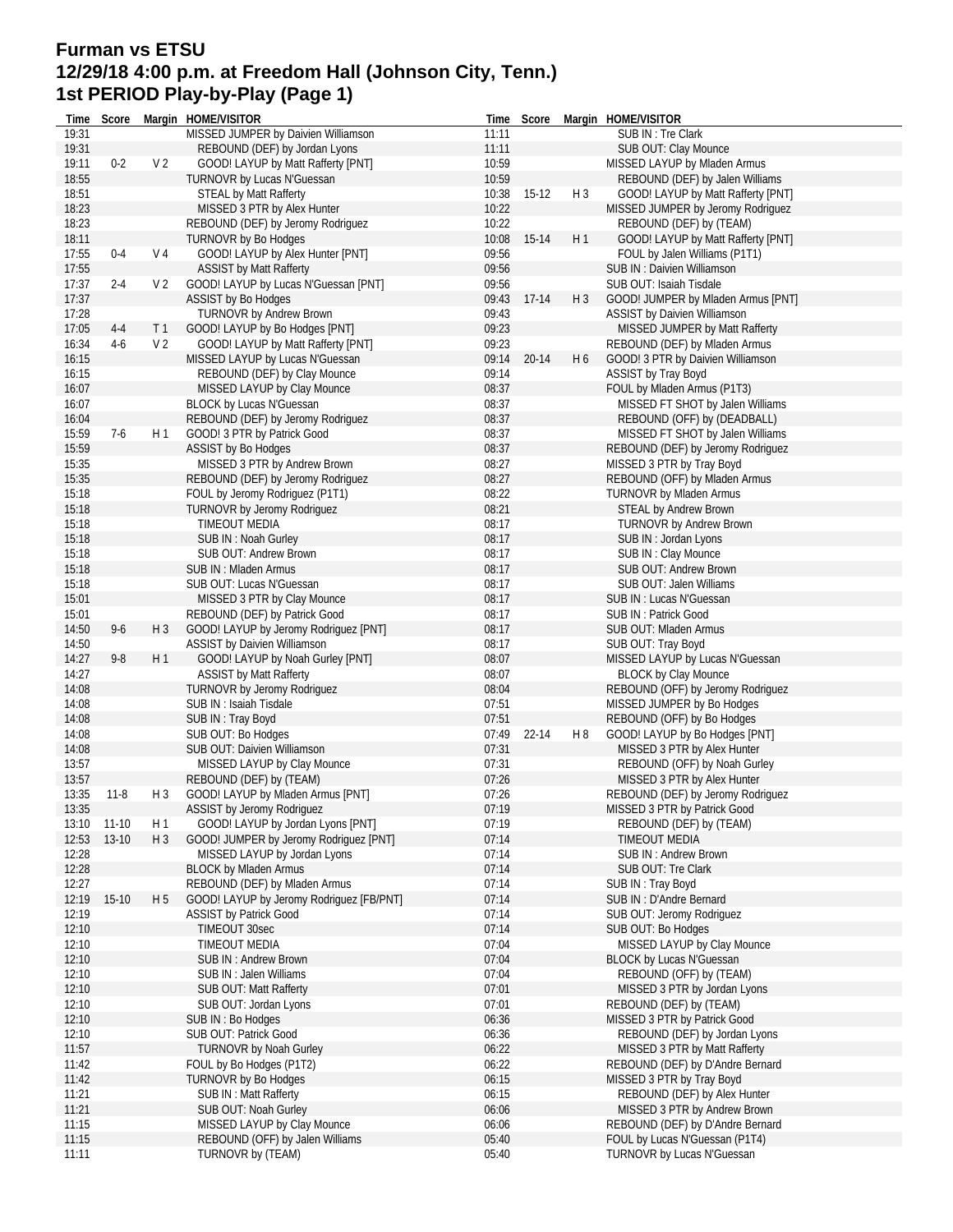## **Furman vs ETSU 12/29/18 4:00 p.m. at Freedom Hall (Johnson City, Tenn.) 1st PERIOD Play-by-Play (Page 2)**

|                | Time Score |      | Margin HOME/VISITOR                                                       | Time Score | Margin HOME/VISITOR |       |     |        |       |       |
|----------------|------------|------|---------------------------------------------------------------------------|------------|---------------------|-------|-----|--------|-------|-------|
| 05:40          |            |      | SUB IN: Noah Gurley                                                       |            |                     |       |     |        |       |       |
| 05:40          |            |      | SUB OUT: Clay Mounce                                                      |            |                     | In    | Off | 2nd    | Fast  |       |
| 05:40          |            |      | SUB IN: Bo Hodges                                                         |            | 1st period-only     | Paint | T/O | Chance | Break | Bench |
| 05:40          |            |      | SUB IN : Isaiah Tisdale                                                   |            | Furman              | 16    | 2   | 0      | 0     | 7     |
| 05:40          |            |      | SUB OUT: Tray Boyd                                                        |            | <b>ETSU</b>         | 20    | 4   | 3      | 5     | 6     |
| 05:40<br>05:21 |            |      | SUB OUT: Daivien Williamson<br>SUB IN : Jeromy Rodriguez                  |            |                     |       |     |        |       |       |
| 05:21          |            |      | SUB OUT: D'Andre Bernard                                                  |            |                     |       |     |        |       |       |
| 05:08          |            |      | MISSED JUMPER by Matt Rafferty                                            |            |                     |       |     |        |       |       |
| 05:08          |            |      | REBOUND (DEF) by Jeromy Rodriguez                                         |            |                     |       |     |        |       |       |
| 04:52          |            |      | MISSED JUMPER by Jeromy Rodriguez                                         |            |                     |       |     |        |       |       |
| 04:52          |            |      | <b>BLOCK by Noah Gurley</b>                                               |            |                     |       |     |        |       |       |
| 04:50          |            |      | REBOUND (DEF) by Matt Rafferty                                            |            |                     |       |     |        |       |       |
| 04:42          | 22-17      | H 5  | GOOD! 3 PTR by Noah Gurley                                                |            |                     |       |     |        |       |       |
| 04:42          |            |      | <b>ASSIST by Alex Hunter</b>                                              |            |                     |       |     |        |       |       |
| 04:23<br>04:23 |            |      | FOUL by Noah Gurley (P1T2)<br>MISSED FT SHOT by Lucas N'Guessan           |            |                     |       |     |        |       |       |
| 04:23          |            |      | REBOUND (OFF) by (DEADBALL)                                               |            |                     |       |     |        |       |       |
| 04:23          | 23-17      | H 6  | GOOD! FT SHOT by Lucas N'Guessan                                          |            |                     |       |     |        |       |       |
| 04:23          |            |      | SUB IN : Mike Bothwell                                                    |            |                     |       |     |        |       |       |
| 04:23          |            |      | SUB OUT: Alex Hunter                                                      |            |                     |       |     |        |       |       |
| 04:12          | 23-19      | H 4  | GOOD! LAYUP by Jordan Lyons [PNT]                                         |            |                     |       |     |        |       |       |
| 04:12          |            |      | <b>ASSIST by Matt Rafferty</b>                                            |            |                     |       |     |        |       |       |
| 03:51          | 26-19      | H 7  | GOOD! 3 PTR by Patrick Good                                               |            |                     |       |     |        |       |       |
| 03:51<br>03:16 |            |      | ASSIST by Jeromy Rodriguez                                                |            |                     |       |     |        |       |       |
| 03:16          |            |      | MISSED LAYUP by Matt Rafferty<br>BLOCK by Lucas N'Guessan                 |            |                     |       |     |        |       |       |
| 03:15          |            |      | REBOUND (OFF) by (TEAM)                                                   |            |                     |       |     |        |       |       |
| 03:14          |            |      | <b>TIMEOUT MEDIA</b>                                                      |            |                     |       |     |        |       |       |
| 03:14          |            |      | SUB IN : Alex Hunter                                                      |            |                     |       |     |        |       |       |
| 03:14          |            |      | SUB IN: Clay Mounce                                                       |            |                     |       |     |        |       |       |
| 03:14          |            |      | SUB OUT: Jordan Lyons                                                     |            |                     |       |     |        |       |       |
| 03:14          |            |      | SUB OUT: Mike Bothwell                                                    |            |                     |       |     |        |       |       |
| 03:14          |            |      | SUB IN: Mladen Armus                                                      |            |                     |       |     |        |       |       |
| 03:14<br>03:12 |            |      | SUB OUT: Lucas N'Guessan<br>MISSED JUMPER by Andrew Brown                 |            |                     |       |     |        |       |       |
| 03:12          |            |      | REBOUND (DEF) by Mladen Armus                                             |            |                     |       |     |        |       |       |
| 02:42          |            |      | TURNOVR by Jeromy Rodriguez                                               |            |                     |       |     |        |       |       |
| 02:29          |            |      | FOUL by Mladen Armus (P2T5)                                               |            |                     |       |     |        |       |       |
| 02:29          |            |      | SUB IN : Lucas N'Guessan                                                  |            |                     |       |     |        |       |       |
| 02:29          |            |      | SUB OUT: Mladen Armus                                                     |            |                     |       |     |        |       |       |
| 02:21          |            |      | MISSED 3 PTR by Alex Hunter                                               |            |                     |       |     |        |       |       |
| 02:21<br>02:11 | 29-19      | H 10 | REBOUND (DEF) by Bo Hodges<br>GOOD! 3 PTR by Patrick Good [FB]            |            |                     |       |     |        |       |       |
| 02:11          |            |      | ASSIST by Bo Hodges                                                       |            |                     |       |     |        |       |       |
| 01:42          | 29-22      | H 7  | GOOD! 3 PTR by Matt Rafferty                                              |            |                     |       |     |        |       |       |
| 01:42          |            |      | <b>ASSIST by Alex Hunter</b>                                              |            |                     |       |     |        |       |       |
| 01:26          | $31 - 22$  | H 9  | GOOD! JUMPER by Lucas N'Guessan [PNT]                                     |            |                     |       |     |        |       |       |
| 01:26          |            |      | ASSIST by Isaiah Tisdale                                                  |            |                     |       |     |        |       |       |
| 01:14          |            |      | MISSED JUMPER by Clay Mounce                                              |            |                     |       |     |        |       |       |
| 01:14<br>00:48 | 33-22      | H 11 | REBOUND (DEF) by Jeromy Rodriguez<br>GOOD! JUMPER by Isaiah Tisdale [PNT] |            |                     |       |     |        |       |       |
| 00:31          |            |      | FOUL by Jeromy Rodriguez (P2T6)                                           |            |                     |       |     |        |       |       |
| 00:31          | 33-23      | H 10 | GOOD! FT SHOT by Noah Gurley                                              |            |                     |       |     |        |       |       |
| 00:31          | 33-24      | H 9  | GOOD! FT SHOT by Noah Gurley                                              |            |                     |       |     |        |       |       |
| 00:31          |            |      | TIMEOUT 30sec                                                             |            |                     |       |     |        |       |       |
| 00:31          |            |      | SUB IN: Tre Clark                                                         |            |                     |       |     |        |       |       |
| 00:31          |            |      | SUB IN: Jalen Williams                                                    |            |                     |       |     |        |       |       |
| 00:31          |            |      | SUB OUT: Noah Gurley                                                      |            |                     |       |     |        |       |       |
| 00:31          |            |      | SUB OUT: Andrew Brown                                                     |            |                     |       |     |        |       |       |
| 00:31<br>00:31 |            |      | SUB IN: Tray Boyd<br>SUB OUT: Jeromy Rodriguez                            |            |                     |       |     |        |       |       |
| 00:05          |            |      | MISSED 3 PTR by Tray Boyd                                                 |            |                     |       |     |        |       |       |
| 00:05          |            |      | REBOUND (OFF) by Tray Boyd                                                |            |                     |       |     |        |       |       |
| 00:00          |            |      | FOUL by Jalen Williams (P2T3)                                             |            |                     |       |     |        |       |       |
| 00:00          |            |      | MISSED FT SHOT by Bo Hodges                                               |            |                     |       |     |        |       |       |
| 00:00          |            |      | REBOUND (OFF) by (DEADBALL)                                               |            |                     |       |     |        |       |       |
| 00:00          | 34-24      | H 10 | GOOD! FT SHOT by Bo Hodges                                                |            |                     |       |     |        |       |       |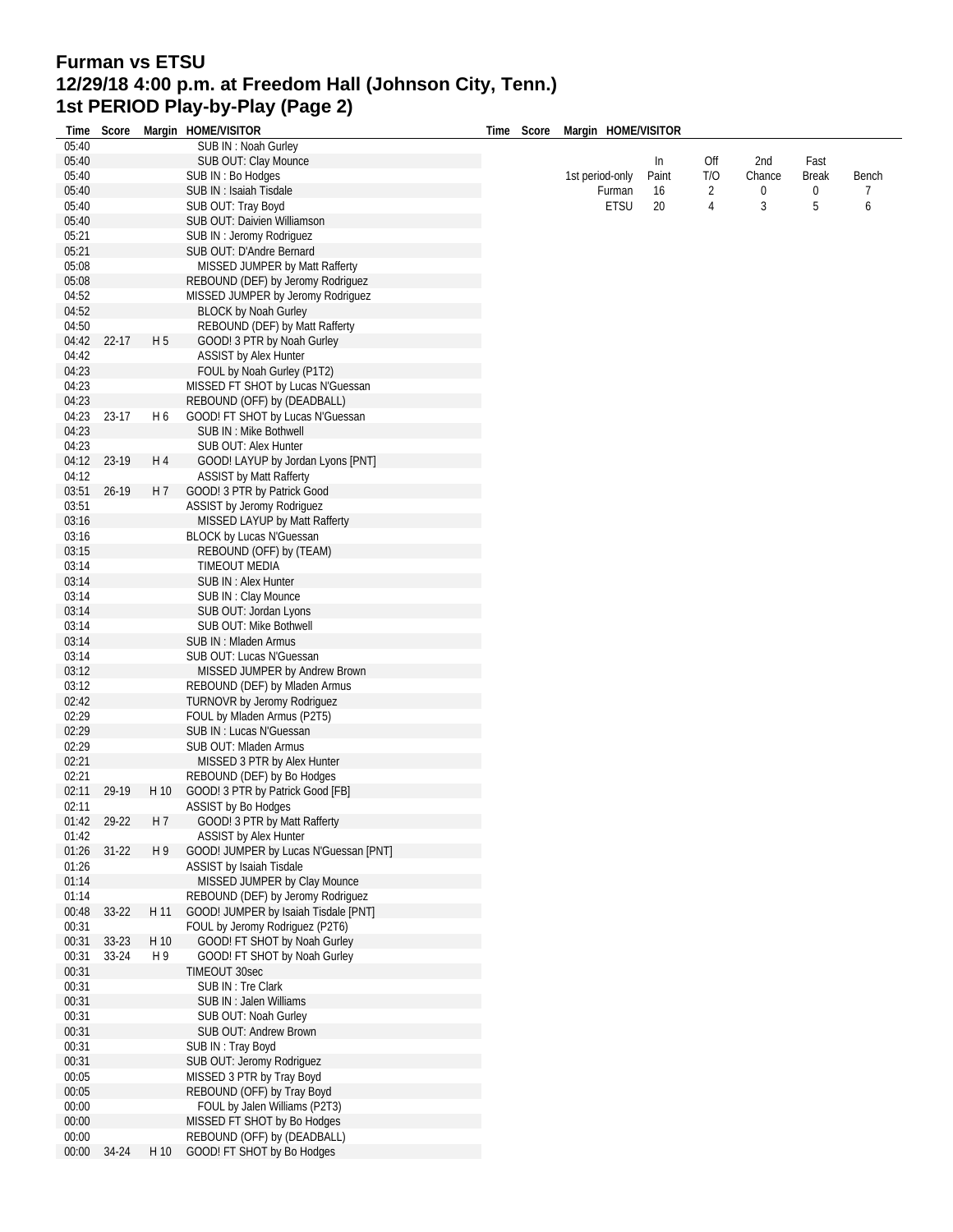## **Furman vs ETSU 12/29/18 4:00 p.m. at Freedom Hall (Johnson City, Tenn.) 2nd PERIOD Play-by-Play (Page 1)**

| Time           | Score     |      | Margin HOME/VISITOR                                                       |                | Time Score  |      | Margin HOME/VISITOR                                           |
|----------------|-----------|------|---------------------------------------------------------------------------|----------------|-------------|------|---------------------------------------------------------------|
| 19:42          |           |      | TURNOVR by Lucas N'Guessan                                                | 12:02          |             |      | REBOUND (OFF) by (DEADBALL)                                   |
| 19:41          |           |      | <b>STEAL by Matt Rafferty</b>                                             | 12:02          | 52-39       | H 13 | GOOD! FT SHOT by Noah Gurley                                  |
| 19:38          |           |      | MISSED 3 PTR by Andrew Brown                                              | 12:02          |             |      | SUB IN: Clay Mounce                                           |
| 19:38          |           |      | REBOUND (OFF) by Matt Rafferty                                            | 12:02          |             |      | SUB IN: Jordan Lyons                                          |
| 19:32          | 34-26     | H 8  | GOOD! LAYUP by Clay Mounce [PNT]                                          | 12:02          |             |      | SUB OUT: Mike Bothwell                                        |
| 19:32          |           |      | <b>ASSIST by Matt Rafferty</b>                                            | 12:02          |             |      | SUB OUT: Jalen Williams                                       |
| 19:14          |           |      | FOUL by Jordan Lyons (P1T1)                                               | 12:02          |             |      | SUB IN: Daivien Williamson                                    |
| 19:14          | $35 - 26$ | H9   | GOOD! FT SHOT by Lucas N'Guessan                                          | 12:02          |             |      | SUB IN : Lucas N'Guessan                                      |
| 19:14          | $36 - 26$ | H 10 | GOOD! FT SHOT by Lucas N'Guessan                                          | 12:02          |             |      | SUB IN: Bo Hodges                                             |
| 18:58<br>18:58 |           |      | MISSED 3 PTR by Clay Mounce                                               | 12:02<br>12:02 |             |      | SUB OUT: Tray Boyd<br>SUB OUT: Mladen Armus                   |
| 18:41          | 38-26     | H 12 | REBOUND (DEF) by Lucas N'Guessan<br>GOOD! JUMPER by Lucas N'Guessan [PNT] | 12:02          |             |      | SUB OUT: Patrick Good                                         |
| 18:41          |           |      | <b>ASSIST by Daivien Williamson</b>                                       | 11:36          | 54-39       | H 15 | GOOD! LAYUP by Jeromy Rodriguez [PNT]                         |
| 18:26          |           |      | MISSED LAYUP by Clay Mounce                                               | 11:20          |             |      | MISSED LAYUP by Clay Mounce                                   |
| 18:26          |           |      | REBOUND (DEF) by Lucas N'Guessan                                          | 11:20          |             |      | REBOUND (DEF) by Bo Hodges                                    |
| 18:18          | 40-26     | H 14 | GOOD! LAYUP by Jeromy Rodriguez [FB/PNT]                                  | 11:13          |             |      | MISSED LAYUP by Bo Hodges                                     |
| 18:13          |           |      | <b>ASSIST by Patrick Good</b>                                             | 11:13          |             |      | <b>BLOCK by Matt Rafferty</b>                                 |
| 17:57          | 40-28     | H 12 | GOOD! LAYUP by Andrew Brown [PNT]                                         | 11:11          |             |      | REBOUND (DEF) by Jordan Lyons                                 |
| 17:25          | 43-28     | H 15 | GOOD! 3 PTR by Daivien Williamson                                         | 11:07          |             |      | FOUL by Daivien Williamson (P1T2)                             |
| 17:25          |           |      | <b>ASSIST by Patrick Good</b>                                             | 11:07          |             |      | <b>TIMEOUT MEDIA</b>                                          |
| 17:12          | 43-31     | H 12 | GOOD! 3 PTR by Jordan Lyons                                               | 11:07          | 54-40       | H 14 | GOOD! FT SHOT by Clay Mounce                                  |
| 17:12          |           |      | <b>ASSIST by Matt Rafferty</b>                                            | 11:07          | 54-41       | H 13 | GOOD! FT SHOT by Clay Mounce                                  |
| 17:08          |           |      | TIMEOUT 30sec                                                             | 10:48          |             |      | MISSED 3 PTR by Daivien Williamson                            |
| 17:08          |           |      | TIMEOUT MEDIA                                                             | 10:48          |             |      | REBOUND (DEF) by Clay Mounce                                  |
| 17:08          |           |      | SUB IN: Jalen Williams                                                    | 10:40          |             |      | FOUL by Noah Gurley (P2T2)                                    |
| 17:08          |           |      | SUB OUT: Clay Mounce                                                      | 10:40          |             |      | TURNOVR by Noah Gurley                                        |
| 16:47          | 46-31     | H 15 | GOOD! 3 PTR by Patrick Good                                               | 10:40          |             |      | SUB IN: Patrick Good                                          |
| 16:47          |           |      | <b>ASSIST by Lucas N'Guessan</b>                                          | 10:40          |             |      | SUB OUT: Isaiah Tisdale                                       |
| 16:33          | 46-34     | H 12 | GOOD! 3 PTR by Jordan Lyons                                               | 10:25          |             |      | MISSED 3 PTR by Patrick Good                                  |
| 16:33          |           |      | <b>ASSIST by Alex Hunter</b>                                              | 10:25          |             |      | REBOUND (OFF) by Lucas N'Guessan                              |
| 16:14          |           |      | MISSED JUMPER by Bo Hodges                                                | 10:21          | 56-41       | H 15 | GOOD! LAYUP by Lucas N'Guessan [PNT]                          |
| 16:14          |           |      | REBOUND (DEF) by Jalen Williams                                           | 10:10          | 56-43       | H 13 | GOOD! LAYUP by Matt Rafferty [PNT]                            |
| 16:05          |           |      | MISSED 3 PTR by Jordan Lyons                                              | 10:10          |             |      | ASSIST by Alex Hunter                                         |
| 16:05          |           |      | REBOUND (DEF) by Lucas N'Guessan                                          | 09:49          |             |      | FOUL by Matt Rafferty (P1T3)                                  |
| 15:55          | 48-34     | H 14 | GOOD! JUMPER by Daivien Williamson [FB]                                   | 09:49          |             |      | MISSED FT SHOT by Jeromy Rodriguez                            |
| 15:34          |           |      | MISSED JUMPER by Jalen Williams                                           | 09:49          |             |      | REBOUND (OFF) by (DEADBALL)                                   |
| 15:34          |           |      | BLOCK by Jeromy Rodriguez                                                 | 09:49          | 57-43       | H 14 | GOOD! FT SHOT by Jeromy Rodriguez                             |
| 15:33<br>15:19 |           | H 16 | REBOUND (DEF) by Jeromy Rodriguez                                         | 09:40<br>09:40 |             |      | MISSED 3 PTR by Alex Hunter<br>REBOUND (OFF) by Matt Rafferty |
| 15:19          | 50-34     |      | GOOD! DUNK by Lucas N'Guessan [PNT]<br>ASSIST by Bo Hodges                | 09:36          |             |      | FOUL by Bo Hodges (P2T3)                                      |
| 14:51          | 50-36     | H 14 | GOOD! LAYUP by Jordan Lyons [PNT]                                         | 09:36          |             |      | SUB IN: Andrew Brown                                          |
| 14:33          |           |      | TIMEOUT MEDIA                                                             | 09:36          |             |      | SUB OUT: Clay Mounce                                          |
| 14:33          |           |      | SUB IN: Noah Gurley                                                       | 09:24          | 57-45       | H 12 | GOOD! LAYUP by Matt Rafferty [PNT]                            |
| 14:33          |           |      | SUB IN : Mike Bothwell                                                    | 08:56          | 60-45       | H 15 | GOOD! 3 PTR by Daivien Williamson                             |
| 14:33          |           |      | <b>SUB OUT: Andrew Brown</b>                                              | 08:56          |             |      | ASSIST by Lucas N'Guessan                                     |
| 14:33          |           |      | SUB OUT: Jordan Lyons                                                     |                | 08:31 60-47 |      | H 13 GOOD! LAYUP by Noah Gurley [PNT]                         |
| 14:33          |           |      | SUB IN : Isaiah Tisdale                                                   |                | 08:07 62-47 |      | H 15 GOOD! JUMPER by Jeromy Rodriguez [PNT]                   |
| 14:33          |           |      | SUB IN: Tray Boyd                                                         | 08:03          |             |      | <b>ASSIST by Patrick Good</b>                                 |
| 14:33          |           |      | SUB IN: Mladen Armus                                                      | 07:51          |             |      | MISSED 3 PTR by Noah Gurley                                   |
| 14:33          |           |      | SUB OUT: Bo Hodges                                                        | 07:51          |             |      | REBOUND (DEF) by Lucas N'Guessan                              |
| 14:33          |           |      | SUB OUT: Lucas N'Guessan                                                  | 07:26          |             |      | FOUL by Andrew Brown (P1T4)                                   |
| 14:33          |           |      | SUB OUT: Daivien Williamson                                               | 07:26          |             |      | <b>TIMEOUT MEDIA</b>                                          |
| 14:19          | 52-36     | H 16 | GOOD! LAYUP by Jeromy Rodriguez [PNT]                                     | 07:26          | 63-47       | H 16 | GOOD! FT SHOT by Daivien Williamson                           |
| 13:39          |           |      | MISSED 3 PTR by Mike Bothwell                                             | 07:26          | 64-47       | H 17 | GOOD! FT SHOT by Daivien Williamson                           |
| 13:39          |           |      | REBOUND (DEF) by Jeromy Rodriguez                                         | 07:26          |             |      | SUB IN : Jalen Williams                                       |
| 13:13          |           |      | MISSED JUMPER by Mladen Armus                                             | 07:26          |             |      | SUB IN: Clay Mounce                                           |
| 13:13          |           |      | <b>BLOCK by Jalen Williams</b>                                            | 07:26          |             |      | SUB OUT: Noah Gurley                                          |
| 13:09          |           |      | REBOUND (DEF) by Mike Bothwell                                            | 07:26          |             |      | SUB OUT: Matt Rafferty                                        |
| 13:01          | 52-38     | H 14 | GOOD! JUMPER by Matt Rafferty [PNT]                                       | 07:26          |             |      | SUB IN: Tray Boyd                                             |
| 12:46          |           |      | TURNOVR by Jeromy Rodriguez                                               | 07:26          |             |      | SUB IN: Mladen Armus                                          |
| 12:45          |           |      | <b>STEAL by Matt Rafferty</b>                                             | 07:26          |             |      | SUB OUT: Lucas N'Guessan                                      |
| 12:22<br>12:22 |           |      | MISSED LAYUP by Alex Hunter                                               | 07:26<br>07:12 |             |      | SUB OUT: Bo Hodges                                            |
| 12:19          |           |      | REBOUND (OFF) by Jalen Williams<br>MISSED JUMPER by Jalen Williams        | 07:12          |             |      | MISSED LAYUP by Jordan Lyons<br>REBOUND (DEF) by Mladen Armus |
| 12:19          |           |      | REBOUND (DEF) by Mladen Armus                                             | 07:09          |             |      | FOUL by Jalen Williams (P3T5)                                 |
| 12:14          |           |      | MISSED 3 PTR by Tray Boyd                                                 | 07:09          |             |      | <b>SUB IN: Matt Rafferty</b>                                  |
| 12:14          |           |      | REBOUND (DEF) by Matt Rafferty                                            | 07:09          |             |      | SUB OUT: Jalen Williams                                       |
| 12:02          |           |      | FOUL by Mladen Armus (P3T1)                                               | 06:41          | 66-47       | H 19 | GOOD! JUMPER by Mladen Armus                                  |
| 12:02          |           |      | MISSED FT SHOT by Noah Gurley                                             | 06:20          |             |      | FOUL by Tray Boyd (P1T4)                                      |
|                |           |      |                                                                           |                |             |      |                                                               |